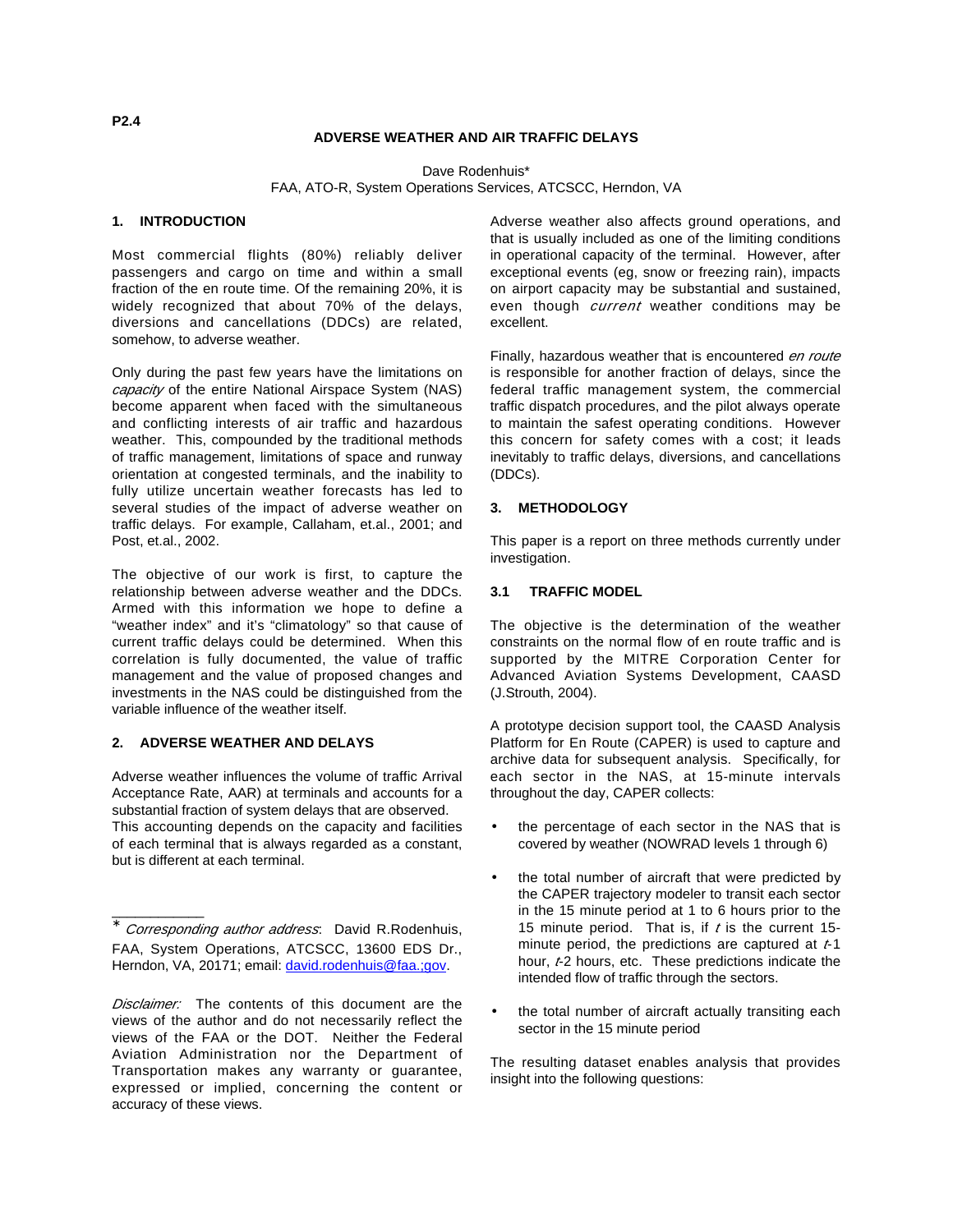- How much weather  $-$  and at what level  $-$  does it take to impact the intended flow of traffic in the NAS?
- How much is the intended flow impacted by weather?
- Can a correlation be seen in the percentage of weather coverage and a reduction in the actual levels of traffic?
- Can the degree to which traffic levels are constrained be quantified in such a way that the effects of weather can be normalized, allowing comparative analysis of NAS performance over time without concerns about the varying effects of weather?

Additionally, the dataset displays the effects of weather with another tool, NAS Operational Map Display (NOMAD). NOMAD allows users to visualize the changing levels of weather coverage over time, as well as changes in the actual and predicted levels of traffic, both in chart form and geographically (Fig. 1)



Figure 1 - An example of a NOMAD display of weather constraints according to sector within the CONUS on June 1, 2004. The color scale defines the fractional coverage of convection from national radar coverage (defined in the lower right corner).

These data sets are the basis for subsequent analysis and quantitative understanding of weather constraints on en route traffic.

#### **3.2 WEATHER INDEX ANALYSIS**

A second approach was taken by Wine (2004) and has been used by several others. However, Wine classified observed terminal weather into traffic-sensitive categories ranging from none (no influence) to 4 (severe impact). The classification is applied first to the traditional weather variables: weather, weather intensity, ceiling, visibility and wind speed. Subsequently, selected observed traffic parameters are

included as surrogates for adverse weather: delays, excess en route miles, and Arrival Acceptance Rates (AARs) at terminals. These data are categorized according to the weighted classification and compared to NAS delay parameters. An example of the results is shown is Figure 2.



Figure 2 - Example of the impact of a weather index (Wein, 2004) on departure delays.

Although the correlation of this weather-traffic index has not yet been computed, it is expected to be significant. However, the most important en route parameter (thunderstorms) is included implicitly in station data, not with (for example) precipitation coverage or lightning strike information.

Several other investigators have also obtained results by taking this intuitive approach to discovering a sensitive weather index. For example, Callaham, et.al. (2001) obtained a correlation of 0.65 using an index, WITI (Weather Impacted Traffic Index). Post, et.al. used lightning data to compute a weather index that resulted in a correlation of 0.76 with traffic delays. Recently, Liles (2004a,b) computed a weather index for each major terminal and correlated terminal delays at a level of 0.8.

The approach of Wine and previous authors depends on their individual insight into the leading weather elements that are responsible for delays. Their relative success can be measured by a comparison of correlation with the DDCs.

### **3.3 EFFICIENCY MODEL**

A third approach is to conceive a rational model for the behavior of traffic and adverse weather, and let the empirical data deduce the relationship. An efficiency model is:

$$
ES^{H+W} = constant
$$
 (1)

Where  $E =$  efficiency =  $1 - \delta/N$ 

 $S =$  absence of errors =  $1 - \varepsilon/M$ 

**W** = a weather parameter (W=0 indicates no weather influence)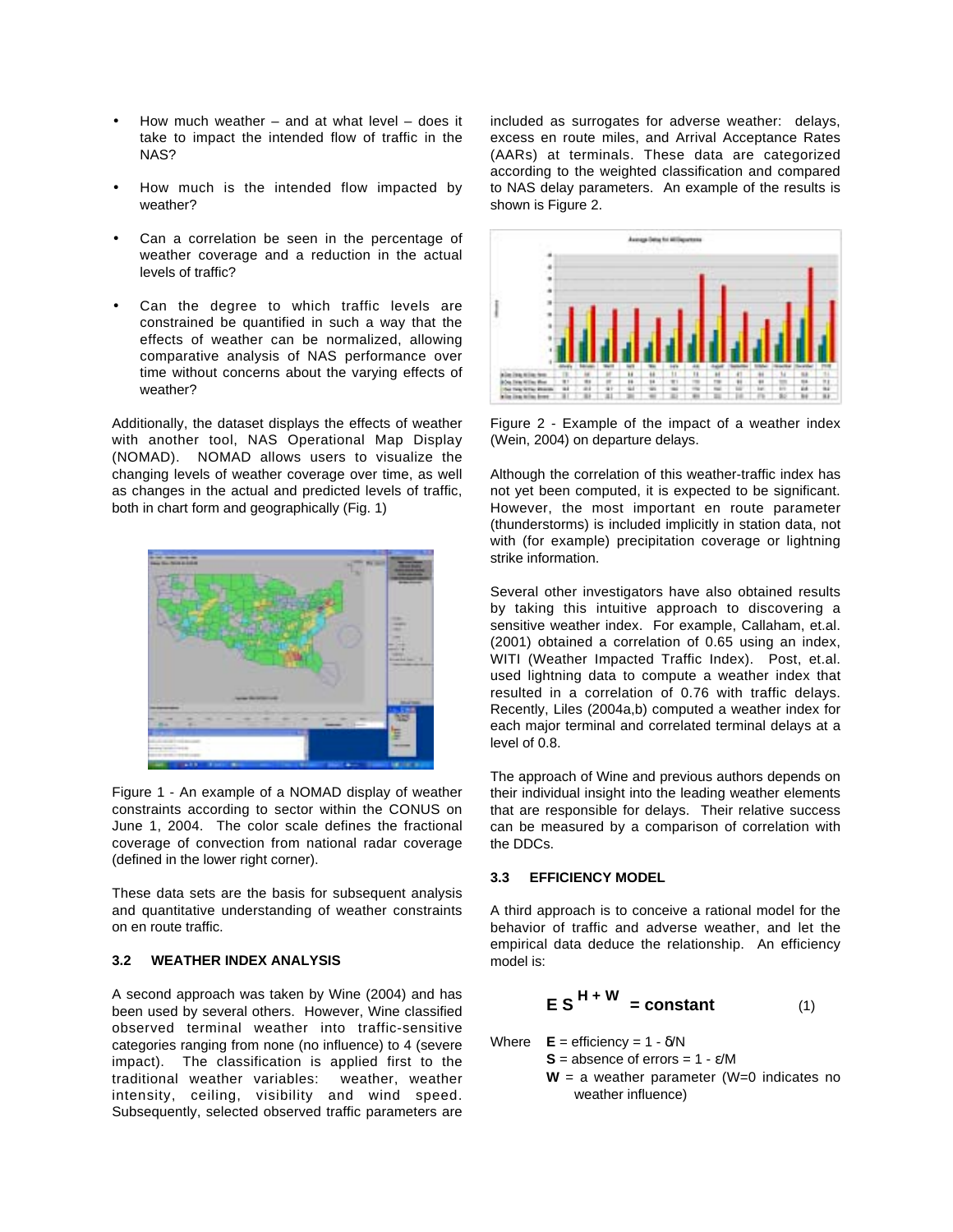- **H =** an empirical constant that relates E and S when  $W = 0$ .
- $N =$  number of actual system operations
- $M = N -$  number of cancellations

and the constant is a bulk system parameter ( **C** ) that specifies the level of technology and the methodologies of national traffic management being used.

For this investigation we choose to simplify the expressions for **E** and **S**,

- $\epsilon$  = sum of operational errors and operational deviations in the NAS
- $\delta$  = sum of delays, deviations, and cancellations in the NAS,
- $H = 1$

This concept states that increases in efficiency will be accompanied by an increase in errors (decrease in S). However, improvements in technology (represented by **C,** the bulk system constant) will also improve the efficiency under the same weather conditions without, necessarily, increasing errors.

Taking the logarithmic derivative, we obtain

**d ln E / d ln S = - (1 + W )** (2)

For large N relative to  $ε$  and  $δ$ , the logarithmic coordinates become linear, as shown schematically in Fig. 3.



Figure  $3 - A$  schematic description of  $-\ln E$  (efficiency) as a function of –lnS (errors) for a fixed, bulk traffic technology  $(C_0)$ ,  $H = 1$ . A condition of no weather influence corresponds to  $W = 0$  on a line with slope,  $H =$ –1. An improvement in efficiency (AB) cannot be achieved without a commensurate increase in errors unless the bulk operation of the NAS also improves (BC).

There are 2 cases in which the relationship between efficiency and errors becomes trivial, and the original concept (1) is no longer useful. The characterizations are only descriptive of an ideal in a limiting case.

#### **1) Almost Perfect Traffic Control (S = constant)**

Traffic management and dispatch operations maintain safety of scheduled aircraft by redirecting flights around hazardous weather. Although efficiency is reduced by adverse weather, errors are determined only by other factors; eg, mechanical failures, or human errors.

# **2) Almost Perfect Safety (E = constant)**

Unscheduled (GA and Business Aviation) pilots maintain safety by favoring safety over efficiency; eg, they refuse to fly until the weather is favorable relative to their operating equipment and skill. Although efficiency is reduced by adverse weather, errors occur only when their equipment and skill are overwhelmed.

To investigate the more general case, we used empirical data for the year 2003 to determine  $\epsilon$  and  $\delta$ . Subsequently, the intercept constant  $(C_0)$  for the bulk system technology, and the slope (W) representing a bulk weather index can be determined. W is the bulk weather index for the system.

The distribution of  $\varepsilon$  and  $\delta$  are shown in Figs 4 and 5. There values are extremely small relative to N or M, and the shape is similar to a Poisson distribution.



Figure 4 - Frequency distribution of the daily number of delays and deviations (δ), divided by the number (N) of system operations each day for 2003



Figure 5 - Frequency distribution of daily operational errors and deviations (ε) divided by the actual number of system operations each day for 2003.